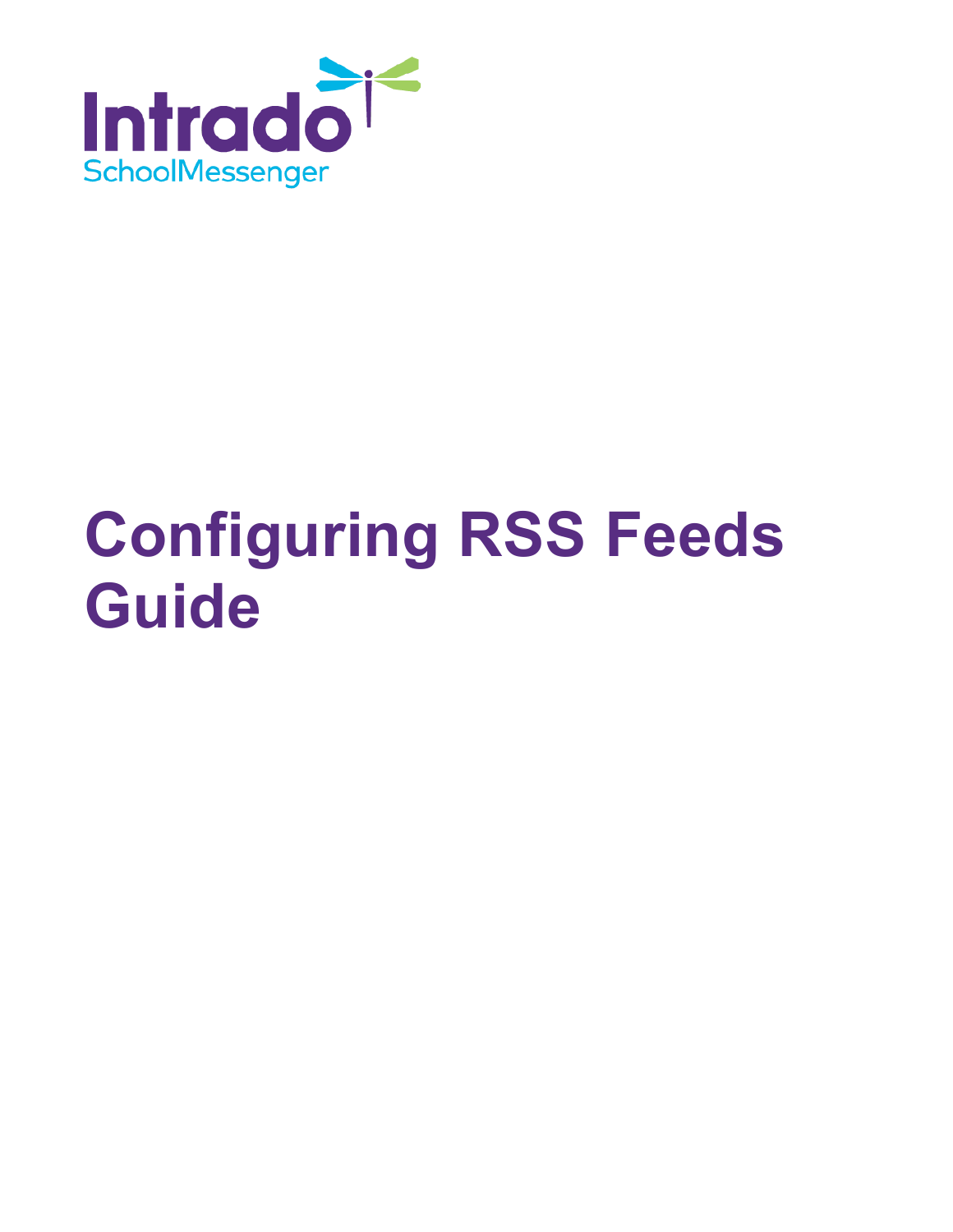

# **Contents**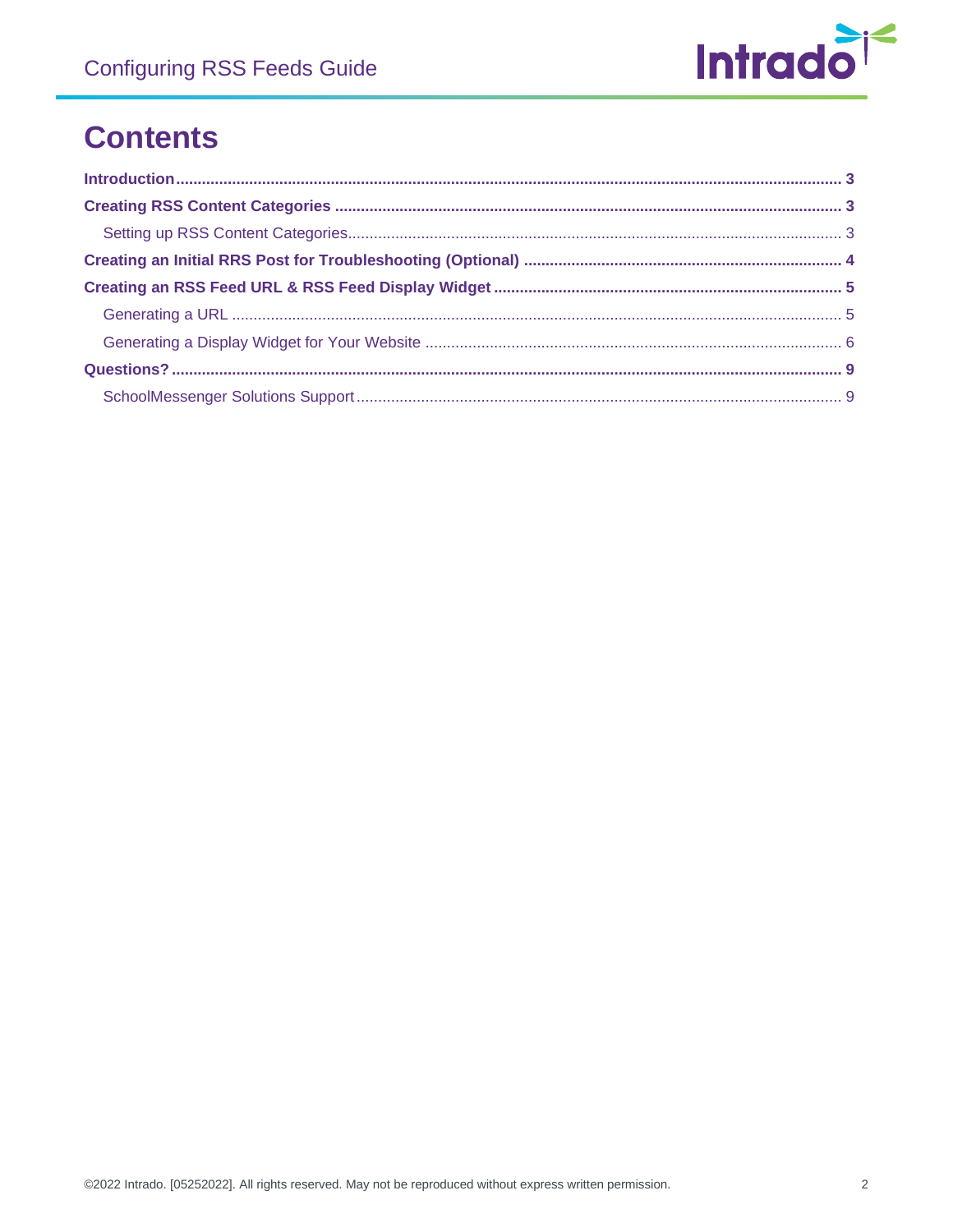

## <span id="page-2-0"></span>**Introduction**

Before users can begin posting RSS feed content using Communicate, the RSS feed feature must be set up. This document will walk you through the process of setting up the feature.

# <span id="page-2-1"></span>**Creating RSS Content Categories**

The first step to setting up your RSS feed is to establish RSS content categories. These categories will be used to label the type of content a message contains and will be used later to set up one or more content specific RSS feeds.

### <span id="page-2-2"></span>**Setting up RSS Content Categories**

Navigate to the **Admin** tab, then to the **Settings** sub-tab, and click **Feed Categories**.

| <b>Dashboard</b><br><b>Broadcasts</b>                                                                                                                                                                                                        | <b>Reports</b>                                                                                    | <b>System</b><br><b>Admin</b> |                                                                 |                                                                                                                                                                                                                                                                                |
|----------------------------------------------------------------------------------------------------------------------------------------------------------------------------------------------------------------------------------------------|---------------------------------------------------------------------------------------------------|-------------------------------|-----------------------------------------------------------------|--------------------------------------------------------------------------------------------------------------------------------------------------------------------------------------------------------------------------------------------------------------------------------|
| Settings<br>Profiles<br><b>Imports</b><br><b>Users</b><br><b>Settings</b><br><b>Options</b>                                                                                                                                                  |                                                                                                   |                               |                                                                 |                                                                                                                                                                                                                                                                                |
| <b>System</b>                                                                                                                                                                                                                                | <b>Broadcast</b>                                                                                  |                               | <b>Destination Labels</b>                                       | <b>Features</b>                                                                                                                                                                                                                                                                |
| <b>Systemwide Alert Message</b><br><b>Customer Settings</b><br><b>Field Definitions</b><br><b>Group Field Definitions</b><br><b>Section Field Definitions</b><br><b>Organization Manager</b><br><b>Guardian Category Manager</b><br>Security | <b>Enable/Disable Repeating Broadcasts</b><br><b>Broadcast Settings</b><br><b>Broadcast Types</b> |                               | <b>Phone Labels</b><br><b>Email Labels</b><br><b>SMS Labels</b> | <b>SchoolMessenger Settings</b><br><b>Subscriber Settings</b><br><b>Subscriber Fields</b><br>Classroom Message Manager<br><b>Classroom Messaging Template</b><br><b>Facebook Authorized Pages</b><br>Feed <sub>r</sub> Categories<br>Topi& Janager<br>QuickTip Feature Manager |

You will now be in the **Edit Feed Category** section. Here, you will find templates for creating categories.

| <b>Edit Feed Category</b>         |                                                                                        |  |  |  |  |
|-----------------------------------|----------------------------------------------------------------------------------------|--|--|--|--|
|                                   | <b>Feed Categories</b>                                                                 |  |  |  |  |
| <b>CATEGORY: SCHEDULE CHANGES</b> |                                                                                        |  |  |  |  |
| Name $\odot$                      | Schedule Changes                                                                       |  |  |  |  |
| Description <b>O</b>              | Changes to school schedules                                                            |  |  |  |  |
| Feed Type(s) $\bigcirc$ V RSS     | <b>Desktop Alerts</b><br><b>Push Notifications</b><br><b>X</b> Remove Schedule Changes |  |  |  |  |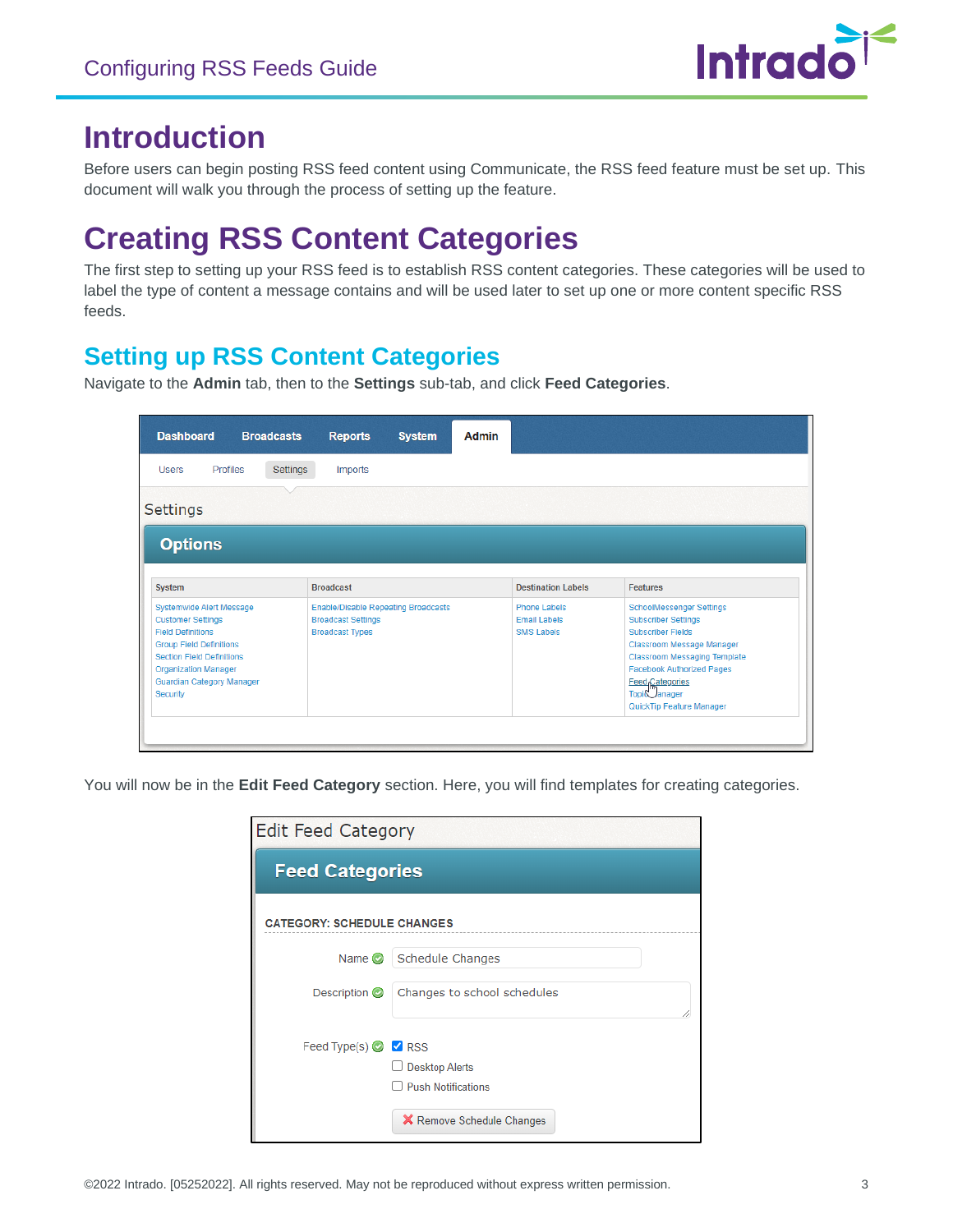

If there are already exiting feeds, scroll to the bottom of the page to find the **New Feed Category**.

Enter a category **Name** for the category. You can also enter a **Description** if you wish.

For the **Feed Type(s)** check the **RSS** option.

| <b>NEW FEED CATEGORY</b>             |                                                                         |
|--------------------------------------|-------------------------------------------------------------------------|
| Name <b>O</b>                        | Sports                                                                  |
| Description <b>O</b>                 | Sports News for the High School                                         |
| Feed Type(s) $\bigcirc$ <b>Z</b> RSS | <b>Desktop Alerts</b><br>U<br><b>Push Notifications</b><br>$\mathbf{I}$ |
|                                      | Add New Category                                                        |

Click **Add New Category**.

Repeat this process to add as many categories as you wish to set up.

Once you have set up all the categories you desire, click **Save**.

# <span id="page-3-0"></span>**Creating an Initial RRS Post for Troubleshooting (Optional)**

After creating the RSS content categories, you are now ready to 'broadcast' to an RSS feed. However, at this point, the feed is not visible anywhere and must be set up.

Although this is completely optional, before creating an RSS Feed URL or RSS Feed Display Widget, it may be beneficial to post an RSS message so that when it is set up, you can see the post to verify whether or not it is working according to your setup.

Essentially, you will begin a new broadcast, and on Step 2: Message Content, choose Social, then check the box for Feed/Desktop/Push. Enter the text of the RSS Feed message choose an applicable RSS content category, and save the message, then send the broadcast.

You will have to send at least one other type of message, so it is recommended that you choose yourself only for the recipients and create a basic email or phone call as the other message. See the Posting RSS help documentation for advanced instructions.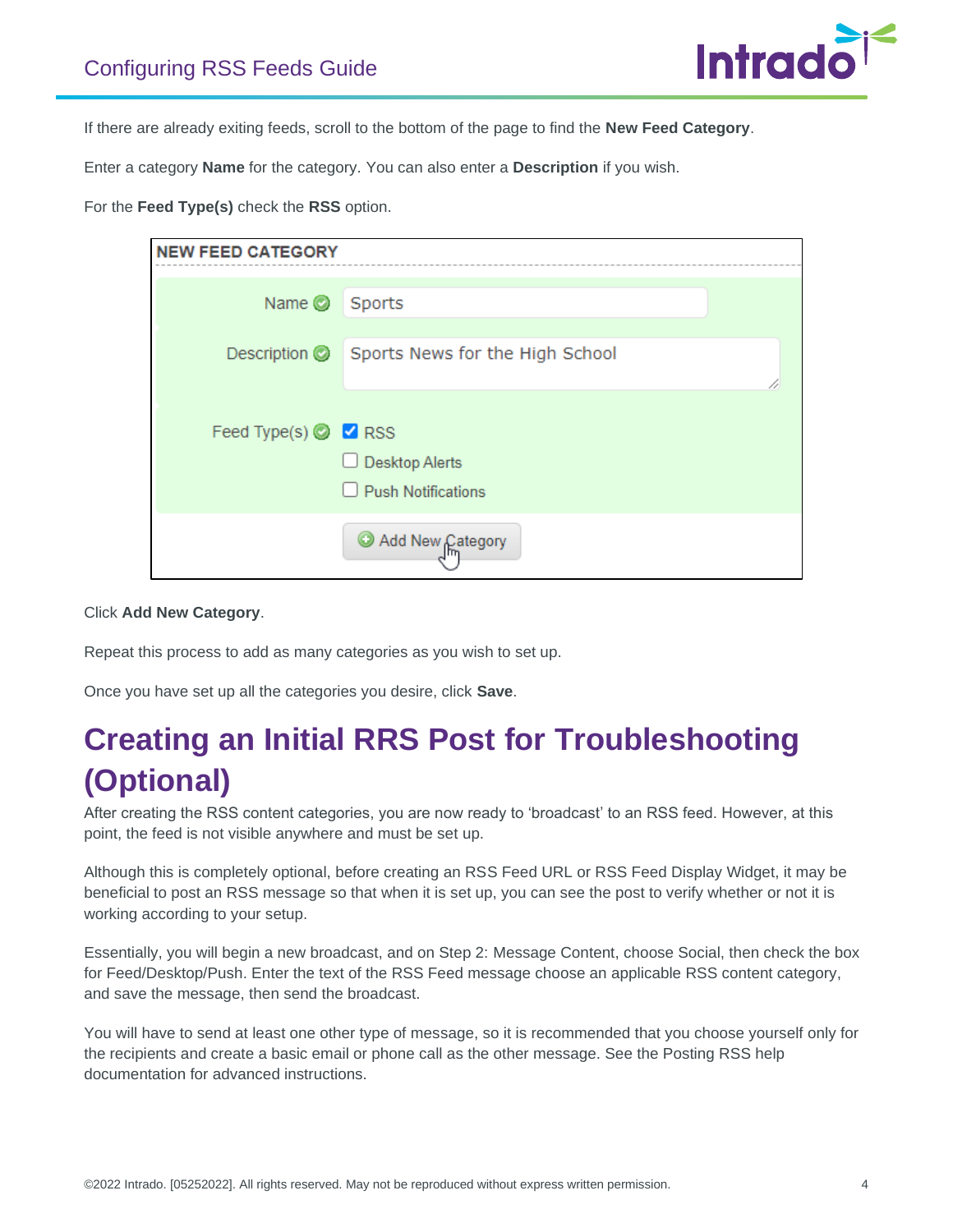

| <b>O</b> Phone | $\circ$<br>Email                                                                               |  | <b>O</b> SMS            | <b>O</b> Posts |  |
|----------------|------------------------------------------------------------------------------------------------|--|-------------------------|----------------|--|
|                | Select the social message type(s) you want to post to                                          |  |                         |                |  |
|                | <b>Facebook</b>                                                                                |  |                         |                |  |
|                | $\Box$ $\Box$ Twitter                                                                          |  |                         |                |  |
|                | S Feed / Desktop / Push                                                                        |  |                         |                |  |
| Title $\sim$   | <b>IC</b> Test RSS Feed                                                                        |  |                         |                |  |
|                | Message <sup>@</sup> Enter your message text below and select all applicable categories.       |  |                         |                |  |
|                | This is an RSS Test. Please disregard.                                                         |  |                         |                |  |
|                |                                                                                                |  |                         |                |  |
| Spell Check    |                                                                                                |  |                         |                |  |
|                | Post to $\blacktriangleright$ $\blacktriangleright$ Select channel(s) to post your message to. |  |                         |                |  |
|                | <b>Feed Category Name</b>                                                                      |  | Feed Types <sup>®</sup> |                |  |
| Z              | Schedule Changes                                                                               |  | $\blacksquare$          |                |  |

# <span id="page-4-0"></span>**Creating an RSS Feed URL & RSS Feed Display Widget**

Now that the RSS content categories are set up, you are ready to generate your RSS Feed URL or your RSS Feed Display Widget.

#### <span id="page-4-1"></span>**Generating a URL**

The URL for your RSS feed will allow people to subscribe to the feed with their choice of RSS reader software.

Go to the **Broadcasts** tab, then to the **Posts** sub-tab.

| <b>Dashboard</b> |                       | <b>Broadcasts</b> | <b>Reports</b> | <b>System</b> | <b>Admin</b> |           |     |  |                          |
|------------------|-----------------------|-------------------|----------------|---------------|--------------|-----------|-----|--|--------------------------|
| Lists            | Messages              | <b>Broadcasts</b> | Templates      | Posts         | Classroom    | Responses | SDD |  |                          |
|                  | <b>Posted Content</b> |                   |                |               |              |           |     |  |                          |
| <b>My Posts</b>  |                       |                   |                |               |              |           |     |  | Generate Feed URL/Widget |

Click **Generate Feed URL/Widget**. If you had chosen to create an RSS feed post to test, you'll see it in the **My Posts** section.

Select which RSS content categories that this feed should include and configure the display options.

The **Items to Display** value allows you to configure the maximum number of RSS feed posts display in this feed at any given time.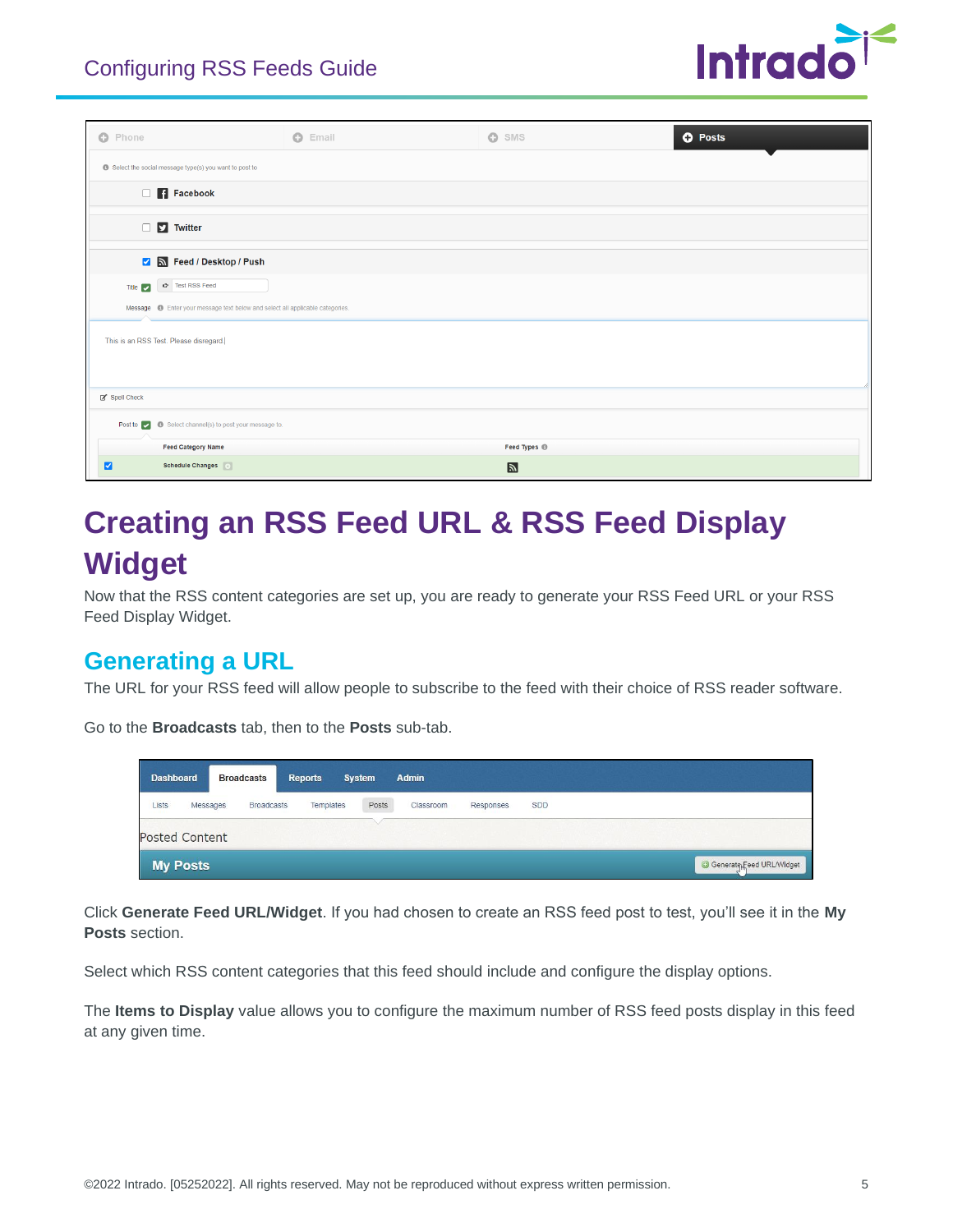

| <b>Feed Options</b>                                   |                                                          |                                                                                                                                 |                        |                |
|-------------------------------------------------------|----------------------------------------------------------|---------------------------------------------------------------------------------------------------------------------------------|------------------------|----------------|
| <b>Progress</b><br><b>P</b> Feed Options              | <b>FEED SETTINGS</b>                                     |                                                                                                                                 |                        | <b>O</b> Guide |
| <b>E</b> Feed URL<br>Feed Widget<br>$\bigcirc$ Finish | Feed categories @                                        | Select: All   None<br><b>Feed Category Name</b><br>Schedule Changes<br>Sports Lincoln High School<br>n<br>Sports Lincoln Middle | <b>Feed Types</b><br>Ы |                |
|                                                       | Items to display $\bigcirc$                              | 25                                                                                                                              |                        |                |
|                                                       | Max age (days) $\odot$<br>X Cancel<br>$\Rightarrow$ Next | 30                                                                                                                              |                        |                |

The **Max Age (days)** value allows you to configure the maximum number of days that the oldest RSS feed posts will display in the RSS feed.

For example, if you set the **Max Age** to **30**, and you have 5 posts that are 30 days old and 5 posts that are 10 days old as of today, then the 5 posts that are 30 days old will disappear after today ends and the 5 posts that are 10 days old will disappear after 20 more days.

Click the **Next** button, and you will be presented with the URL for your RSS feed. This URL can be copied and distributed to potential subscribers as needed. You can stop here by clicking **Cancel** after copying the URL, or you can continue to the next set of steps to generate a Display Widget for your website if desired.

| <b>Feed URL</b>         |                       |                                                                                                                                                        |                |
|-------------------------|-----------------------|--------------------------------------------------------------------------------------------------------------------------------------------------------|----------------|
| <b>Progress</b>         | <b>FEED URL</b>       |                                                                                                                                                        | <b>C</b> Guide |
| <b>⊌</b> Feed Options   | URI                   | This URL should be used to subscribe to your new RSS feed. Copy the URL and                                                                            |                |
| <b>D</b> Feed URL       |                       | distribute it to your potential subscribers.                                                                                                           |                |
| <b>Feed Widget</b><br>⊜ |                       | If this is all you need, feel free to click Cancel now. If you would like to generate an RSS<br>feed widget for your web page, click Next to continue. |                |
| Finish                  |                       | http://comm.schoolmessenger.com/feed.php?cust=joplin&cat=1&items=25&                                                                                   |                |
|                         | $\leftarrow$ Previous | X Cancel<br>$\Rightarrow$ Next                                                                                                                         |                |

#### <span id="page-5-0"></span>**Generating a Display Widget for Your Website**

The RSS Feed display widget is a small JavaScript snippet that can be copied and pasted into your website, where it will display feed content as you post to your RSS feed.

Follow the steps above in the *Generating a URL* section.

On the last step, instead of canceling, click **Next** to advance to the next screen.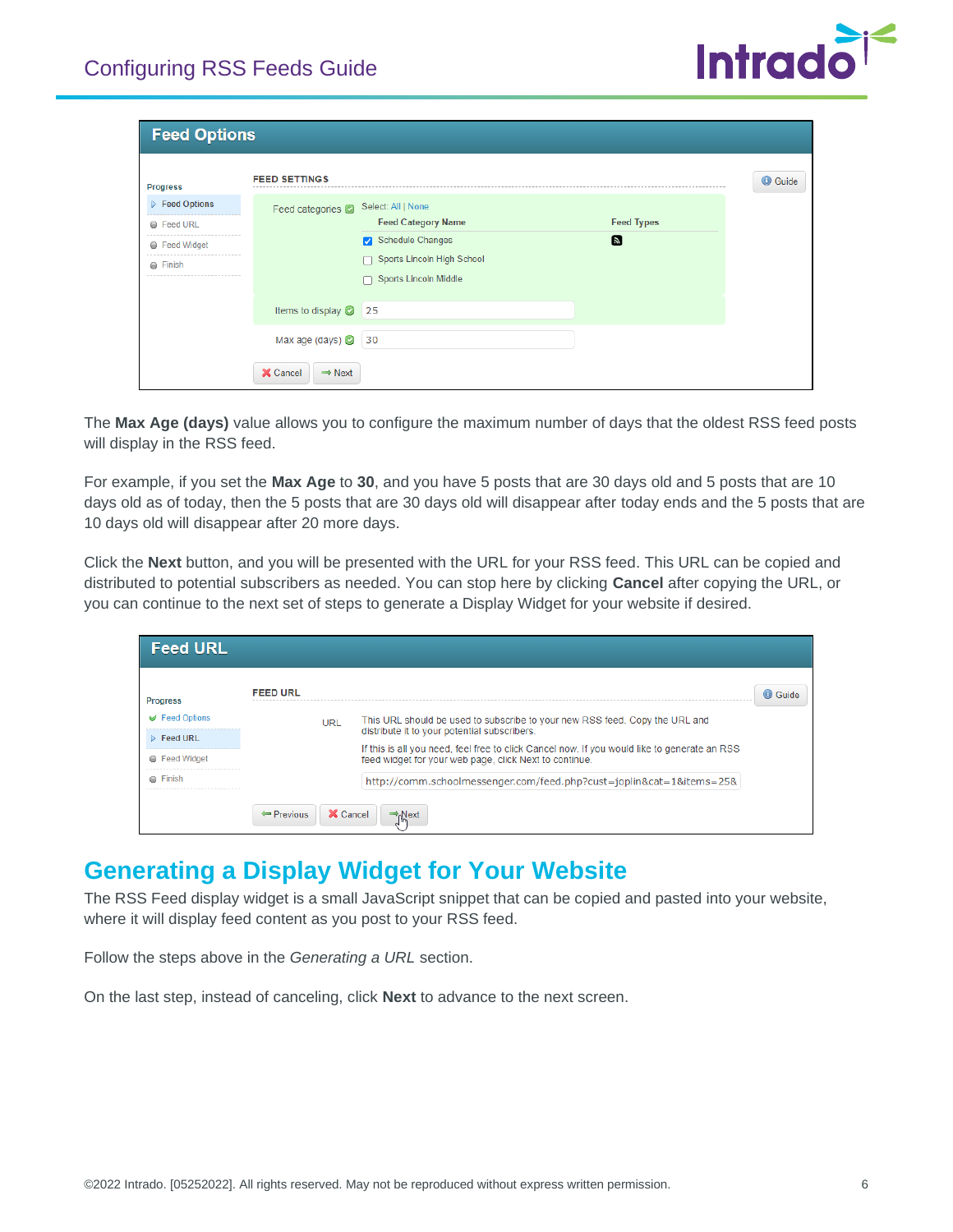

| <b>Feed URL</b>                            |          |                                                                                                                                                        |                |  |
|--------------------------------------------|----------|--------------------------------------------------------------------------------------------------------------------------------------------------------|----------------|--|
| <b>Progress</b>                            | FFFD URL |                                                                                                                                                        | <b>O</b> Guide |  |
| <b>Feed Options</b>                        |          | This URL should be used to subscribe to your new RSS feed. Copy the URL and<br>URL<br>distribute it to your potential subscribers.                     |                |  |
| <b>Eeed URL</b><br><b>Feed Widget</b><br>⊜ |          | If this is all you need, feel free to click Cancel now. If you would like to generate an RSS<br>feed widget for your web page, click Next to continue. |                |  |
| Finish<br>⊜<br>---------------------       |          | http://comm.schoolmessenger.com/feed.php?cust=joplin&cat=1&items=25&                                                                                   |                |  |
| X Cancel<br>$\leftarrow$ Previous<br>⇒Next |          |                                                                                                                                                        |                |  |

You will be in the Feed Widget screen. On the left side of the screen, you will see various style settings for the **Container**, **Header**, and **Item** (which is the RSS post text itself) portions of the RSS post that will show via the widget. For the color values, click the **@** next to the field for a color selection table. Otherwise, you can type the or select the values from a drop-down menu.

| <b>CONTAINER SETTINGS</b> |                                           |  |  |  |
|---------------------------|-------------------------------------------|--|--|--|
|                           | Font Family <b>O</b> Browser default<br>v |  |  |  |
| Iframe height ©           | 480                                       |  |  |  |
| Iframe width @            | 300                                       |  |  |  |
| Border style $\bigcirc$   | Double $\vee$                             |  |  |  |
| Border size               | $1px \sim$                                |  |  |  |
| Border color              | 0E6900                                    |  |  |  |

To the right, you will see a **Feed Widget** preview pane. If you made a test RSS post earlier, you will see it in the preview pane if it was made to one of your selected categories.

| <b>Feed Widget Preview</b>                        |  |  |  |  |
|---------------------------------------------------|--|--|--|--|
|                                                   |  |  |  |  |
| <b>Joplin Support School: Schedule</b><br>Changes |  |  |  |  |
| <b>Test RSS Feed</b><br>This is a test message.   |  |  |  |  |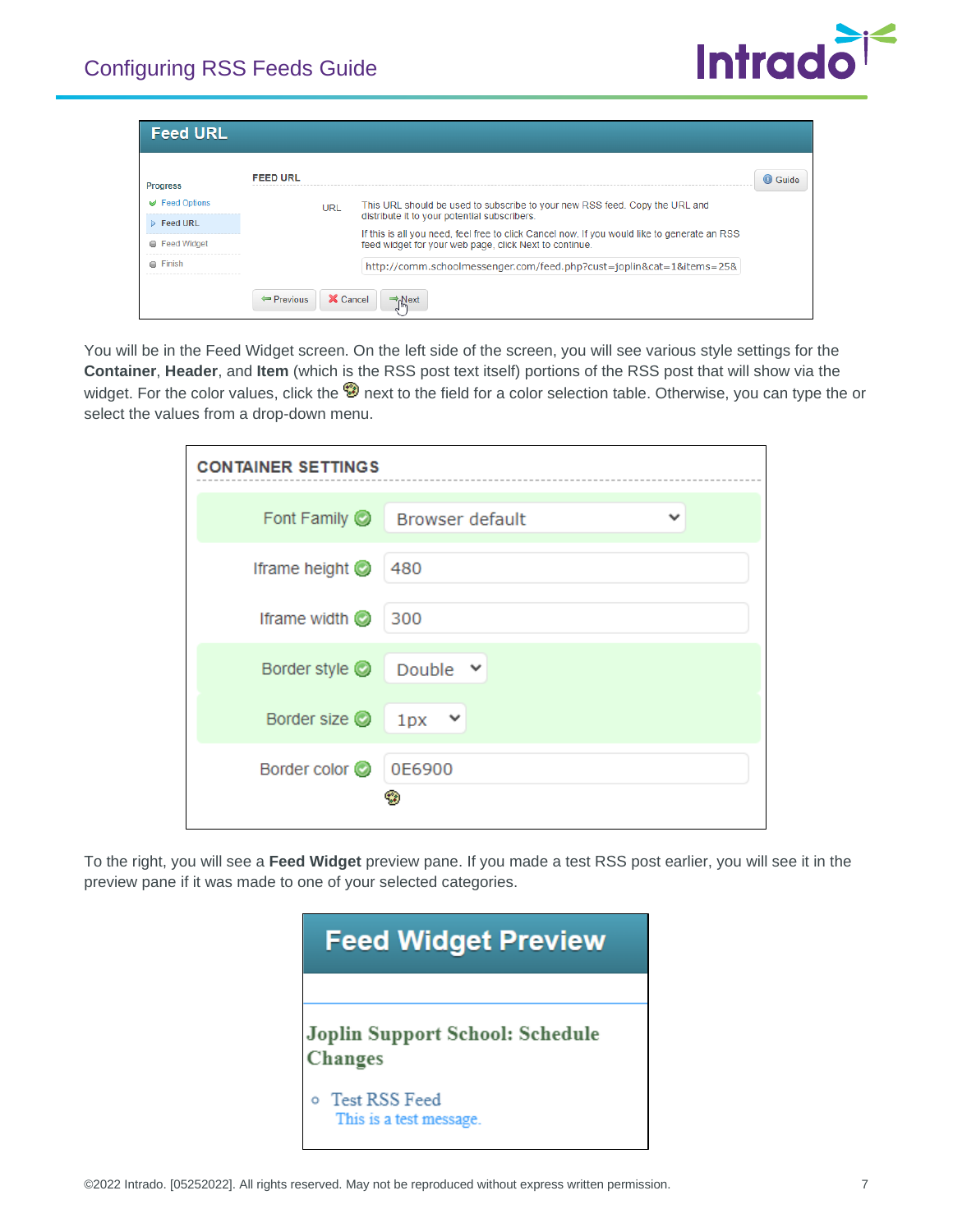

After configuring your desired settings, click **Generate Preview**.

| Description <b>O</b><br>indention          | 4px                |  |  |  |
|--------------------------------------------|--------------------|--|--|--|
| List item spacing $\odot$                  | 5px                |  |  |  |
| <b>GENERATE PREVIEW</b>                    |                    |  |  |  |
| Preview<br>✔ Generate <sub>n</sub> Preview |                    |  |  |  |
| X Cancel<br>← Previous                     | $\Rightarrow$ Next |  |  |  |

Click the **Next** button to generate the JavaScript widget code for your website, as shown below.

| <b>Finish</b>                                                                       |                                                                                                                                                                                                                                                                                                                                                   |
|-------------------------------------------------------------------------------------|---------------------------------------------------------------------------------------------------------------------------------------------------------------------------------------------------------------------------------------------------------------------------------------------------------------------------------------------------|
| <b>Progress</b><br><b>√</b> Feed Options<br>$\vee$ Feed URL<br><b>√</b> Feed Widget | Your feed selections are complete!<br><b>Feed URL</b><br>The URL should be used to subscribe to the RSS feed using an RSS reader application. It should be distributed to potential subscribers.                                                                                                                                                  |
| $\triangleright$ Finish                                                             | http://comm.schoolmessenger.com/feed.php?cust=joplin&cat=1&items=25&age=30                                                                                                                                                                                                                                                                        |
|                                                                                     | Widget<br>The generated widget is a javascript snippet which can be pasted into your web page. It will automatically display the content of this RSS<br>feed. Simply copy and paste it into your web page at the location where the feed should be displayed.<br>BEGIN - SCHOOFFIESSENGEL FEEG WIGGEL<br><script type="text/javascript"></script> |

You will see the URL and the JavaScript snippet to paste into your web page. This information is not saved anywhere in Communicate, so make sure you copy and paste it into another document for future reference if needed.

Otherwise, you can come back and regenerate the URL and code at any time, as many times as you like.